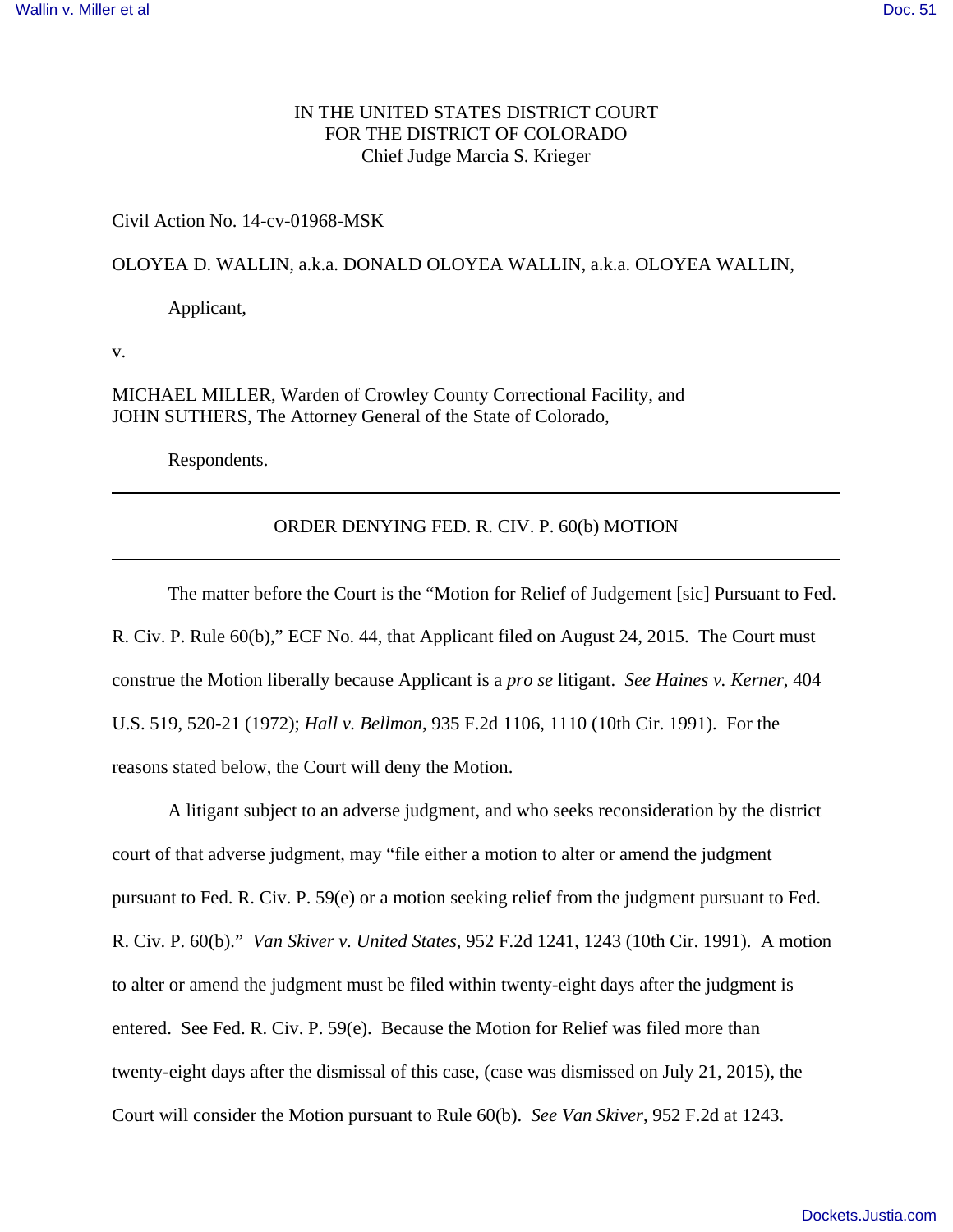Relief under Rule 60(b) is appropriate only in extraordinary circumstances. *See Massengale v. Oklahoma Bd. of Examiners in Optometry*, 30 F.3d 1325, 1330 (10th Cir. 1994). Upon consideration of the Motion and the entire file, the Court finds that Applicant fails to demonstrate some reason why the Court should reconsider and vacate the July 21 Order of Dismissal. In the Motion, Applicant challenges the Court's dismissal of Claims One, Two, Three, and Nineteen.

First, Applicant contends that Claim One was not addressed by the Court, and, therefore, remains pending. The Court has reviewed the March 30, 2015 Order to Dismiss in Part, ECF No. 36. Claim One was dismissed as procedurally barred from federal habeas review. *Id.* at 22.

Second, Applicant asserts that the Court erred in finding *Miranda* did not apply to Claim Two. Applicant contends that his conversation with the police officer, which was not a recorded message but a conversation he had with the detective, was subject to a *Miranda* warning because his parole officer directed him to talk with the police officer and if he did not comply with the directive he would have been arrested. ECF No. 44 at 1-2.

Claim Two is presented in the Application as follows:

Claim Two: Trial Court erred by admitting a recording of a telephone call which created a fundamental unfairness violating Wallin's 14th Amendment due process and *Miranda* protections.

A. Supporting Facts:

The trial court erred by admitting recording of a telephone call that Wallin allegedly made to the police department upon direction from his parole officer under threats of parole violation. The parole officer knew the police officials had determined Wallin a suspect in the crime. At this time, no warrant was issued for Wallin's arrest, so the police officials instructed Wallin's parole officer to order Wallin to contact the police officials. Wallin called the police officials as directed by the parole officer and was questioned. No [*Miranda*] rights were given, and Wallin was not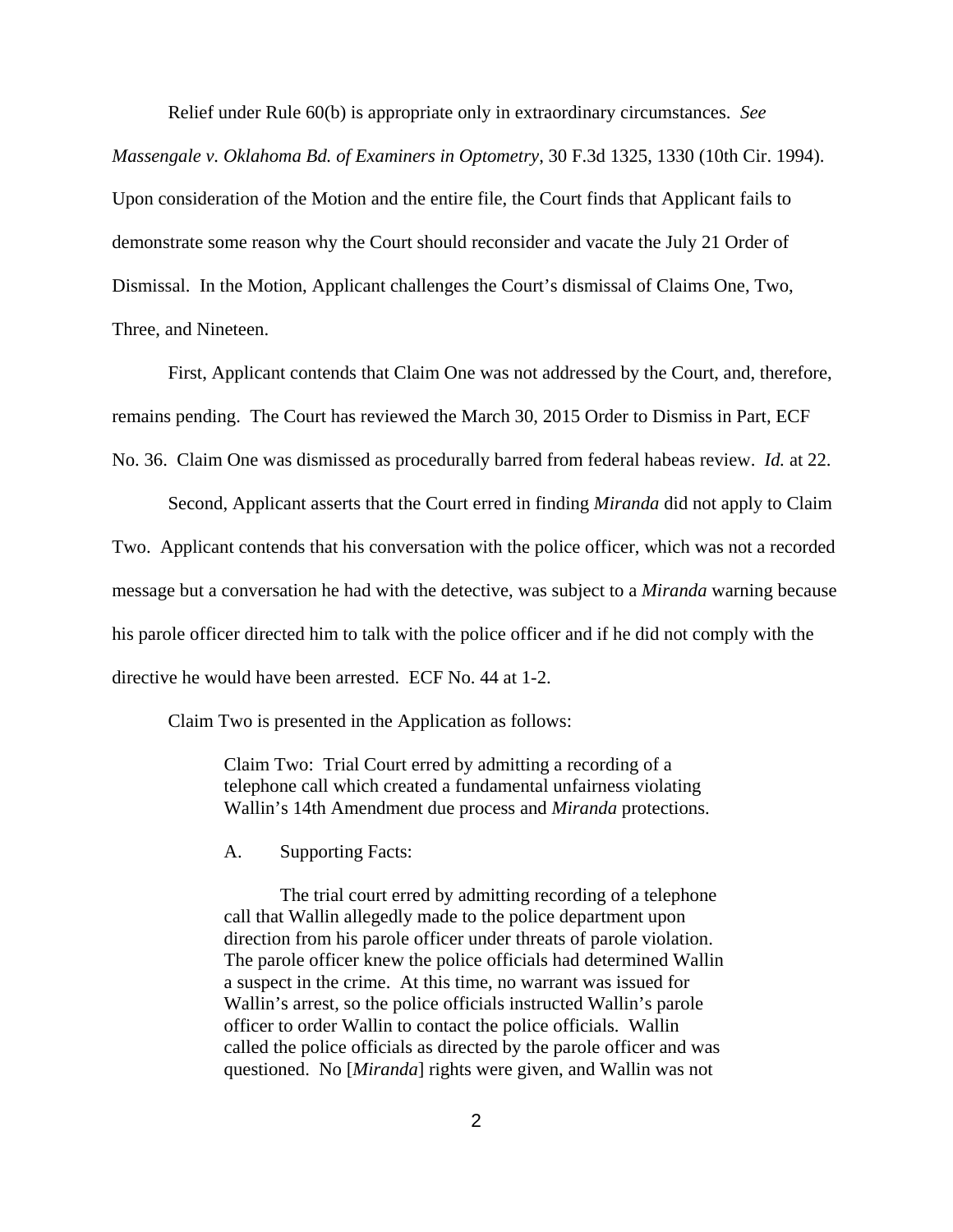informed prior to the telephone call that he was a suspect in a crime. The improper admission of the telephone influence in determining the jury's verdict. Thus, Wallin's due process rights were violated, fair trial rights violated, and 5th [A]mendment rights violated by involuntary telephone statements.

#### $ECF No. 1$  at 9.

Based on the Court's second review of the trial record, specifically of the detective's description of the conversation between him and Applicant, and of the recorded message left by Applicant, which was the only tape played for the jury and at issue before the CCA, *see* Aug. 25, 2003 Prelim. Hr'g at 12 (Page 12 of CD Transcript); Jan. 15, 2004 Jury Trial at 13 and 15 (Pages 672 and 674 of CD Transcript); Criminal Case No. 03CR2296, People's Ex. 4; Pre-Answer Resp. ECF No. 16-4, Ex. C at 14, nothing Applicant asserts in the Rule 60(b) Motion supports a finding for extraordinary circumstances and reconsideration of the dismissal of Claim Two.

Third, Applicant reargues his claims regarding Claim Three. Applicant's due process and double jeopardy arguments as they pertain to Claim Three were dismissed in the March 30, 2015 Order as procedurally barred from federal habeas review. The remaining equal protection claim was addressed and dismissed on the merits in the July 21, 2015 Order. In the Rule 60(b) Motion, Applicant contends, in a conclusory and vague manner, that a "Colorado law cannot superceded [sic] or nullify a Constitutional right and here there is two constitutional rights being violated, double jeopardy and equal protection." ECF No. 44 at 2. Nothing in Applicant's argument supports an extraordinary circumstance that would justify reconsideration of the Court's reasoning for dismissing Claim Three.

Finally, Applicant contends that this Court erred in simply defaulting to the Colorado Court of Appeals' decision regarding Claim Nineteen. Applicant further contends that this Court also did the same thing in addressing Claims Two and Three. "Under the Antiterrorism, and

3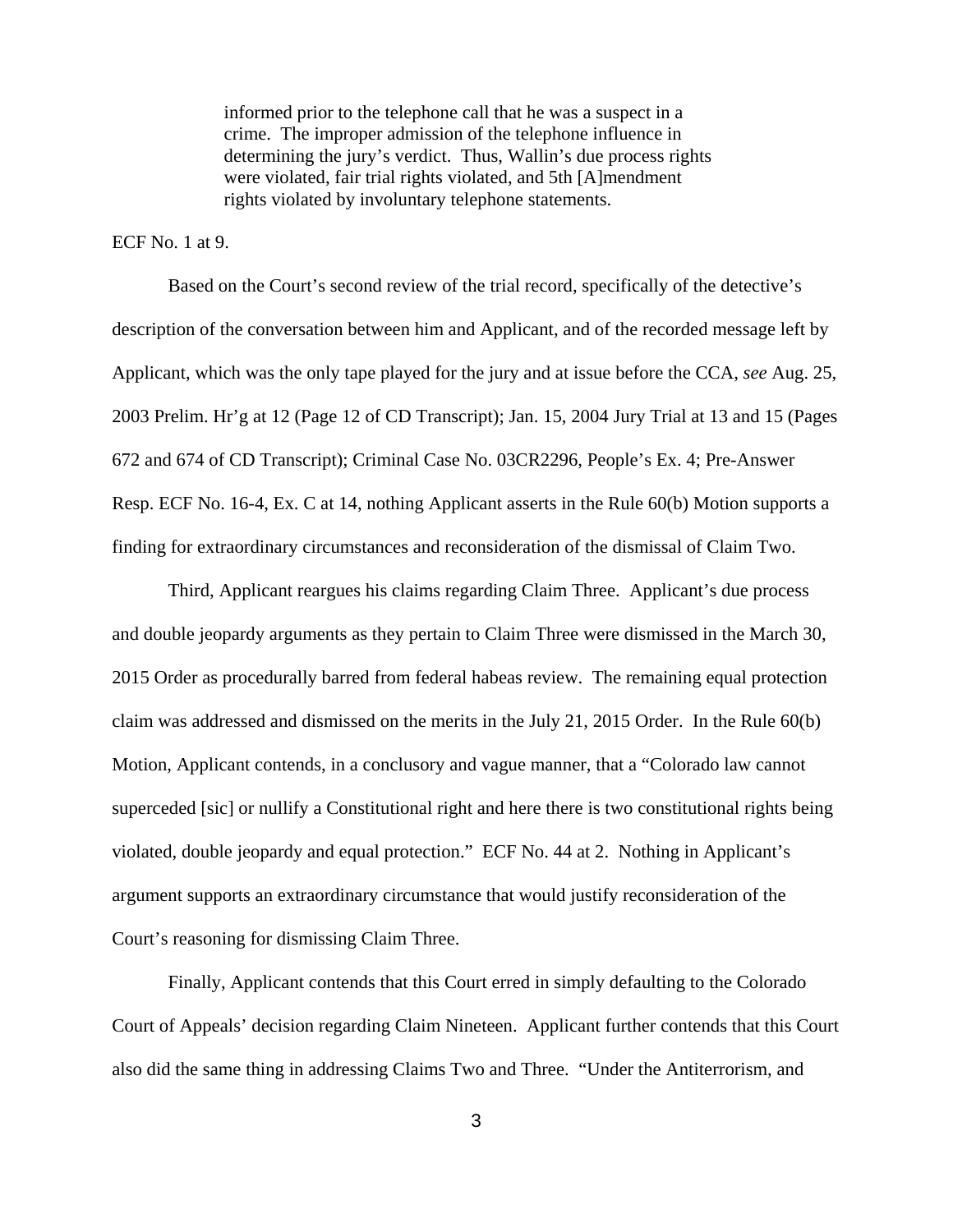Effective Death Penalty Act (AEPDA) a federal court in a § 2254 proceeding must be exquisitely deferential to the state court's resolution of the defendant's claims." *Black v. Workman*, 682

F.3d 880, 891 (10th Cir. 2012).

When a claim has been adjudicated on the merits in state court, a federal court can grant habeas relief on the claim only if the state-court decision was "contrary to, or involved an unreasonable application of, clearly established Federal law, as determined by the Supreme Court of the United States," or "was based on an unreasonable determination of the facts in light of the evidence presented in the State court proceeding." 28 U.S.C. § 2254(d)(1), (2).

*Id.* at 892. The determinations by this Court regarding Claims Two, Three, and Nineteen were in compliance with § 2254(d)(1) and (2). Applicant's "independent review" argument does not support any extraordinary circumstance that would justify reconsideration of the dismissal of Claims Two, Three, and Nineteen.

The Court further finds that even if Applicant's Motion was considered to have been filed within the twenty-eight day requirement for filing a Rule 59(e) motion, given Applicant has been granted leave to reopen the time to appeal, for the same reasons stated above by the Court in addressing the Motion for Relief pursuant to Rule 60(b), a request for relief from judgment under Rule 59(e) would be denied. Nothing Applicant asserts supports a finding that there is (1) an intervening change in controlling law; (2) the availability of new evidence; and (3) the need to correct clear error or prevent manifest injustice. *See Servants of the Paraclete v. Does*, 204 F.3d 1005, 1012 (10th Cir. 2000). A motion to reconsider is appropriate where a court has misapprehended the facts, a party's position, or the controlling law. *Id.* (citing Van Skiver, 952 F.2d at 1243). The Court finds no misapprehension. Accordingly, it is

4